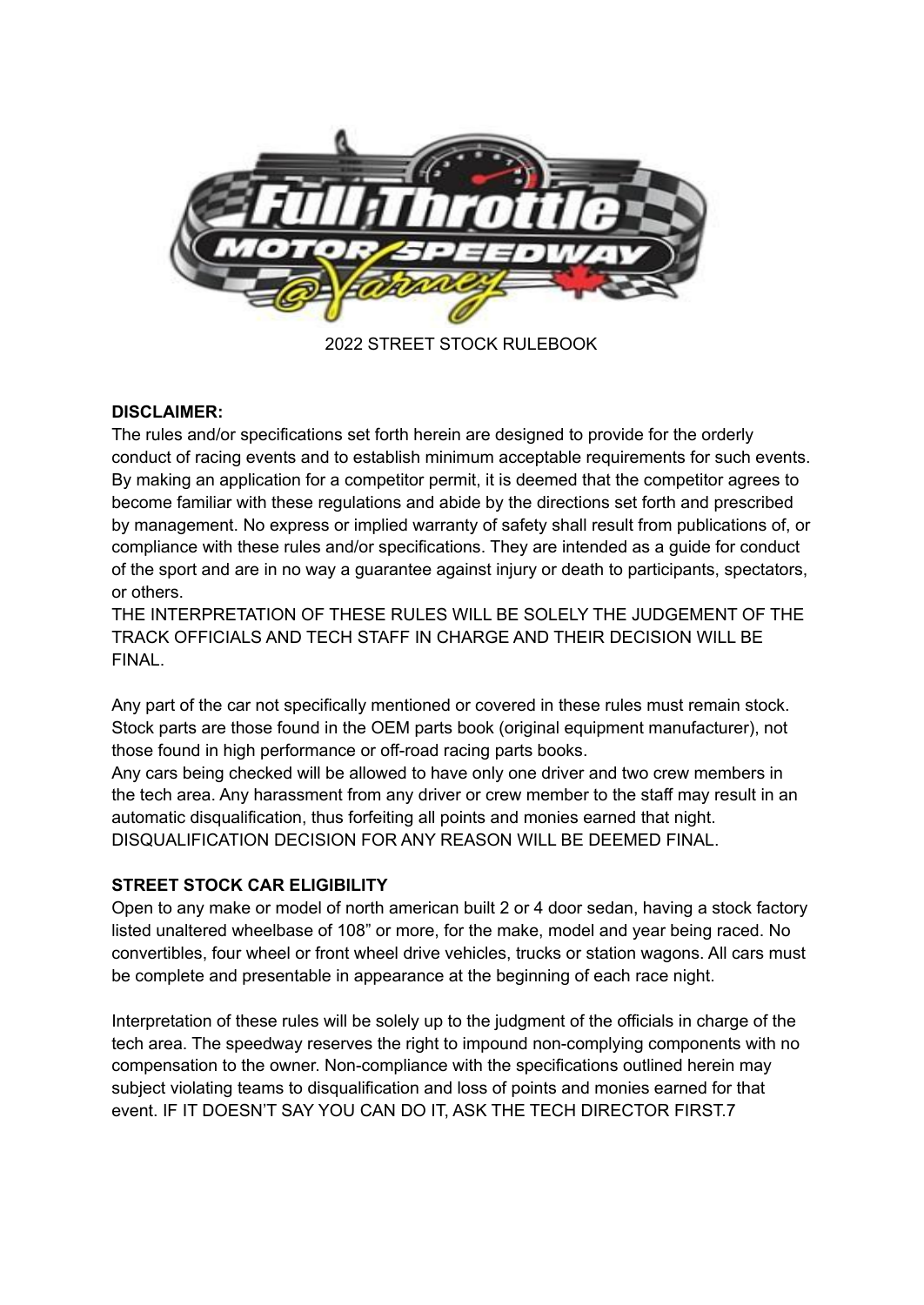### **SAFETY:**

All safety equipment must be inspected and approved by a speedway official prior to the vehicle going onto the racing surface. Safety specs and tech changes for street stock may differ to standards at other tracks because of the speedway sizes.

### **BELTS:**

A five point racing harness is mandatory (max 5 years old) and be in satisfactory condition. All mounting hardware must be grade 8 and a minimum of <sup>3</sup>/<sub>8</sub>" diameter.

### **FIRE CONTROL:**

Cars must have a 2 1/2lb minimum fire extinguisher with a steel or aluminum head mounted in a steel mounting bracket and bolted down within driver's reach with seatbelts on and tightened. Fire extinguisher must be serviced and inspected each year and dated no earlier than Jan 1st of the current year.

### **FIRE SUIT:**

A complete driver fire retardant suit is mandatory and to be worn at all times in the car. **GLOVES AND FOOTWEAR:**

Fireproof gloves and fireproof footwear are mandatory.

### **IGNITION SWITCH:**

Must have a kill switch to shut off fuel supply, which is easily accessible by the fire crew and/or safety staff.

### **HEAD AND NECK RESTRAINT:**

As of 2022, all racing divisions are required to have a head and neck restraint system to enter the speedway surface.

### **HELMETS:**

Full face Snell SA2015 or newer. No DOT or M rated helmets allowed.

### **ROLL CAGE/BARS:**

Cage must be constructed of 1  $\frac{3}{4}$ " x .095" minimum round steel tubing (no square tubing or angle steel). 4 point cage mandatory and be directly welded to the frame and gusseted. Cage must be braced to rear kick ups. 4 left side door bars and 3 right side door bars ( X allowed) mandatory with uprights and gussets for safety. Door bars must be no lower than door openings. Top of the cage must be within 2" of roof skin and "A" pillars. Left side door bars must be filled with 18 gage steel plate. All welding must be MIG or ELECTRIC welded and subject to track technical approval. All driver"s areas must be padded and protected.

### **SEAT:**

Aluminum racing seats are mandatory. Must be in stock location between frame and driveshaft tunnel and bolted directly to cage and/or frame mounts. Headrest with energy absorbing material is mandatory on the right side and optional on the left.

### **WINDSHIELD AND WINDOW NET:**

All windows must be removed except fill front windshield. Windshield may be safety glass, lexan, or marguard and a minimum of ⅛" thickness. 4 safety tabs are mandatory. Driver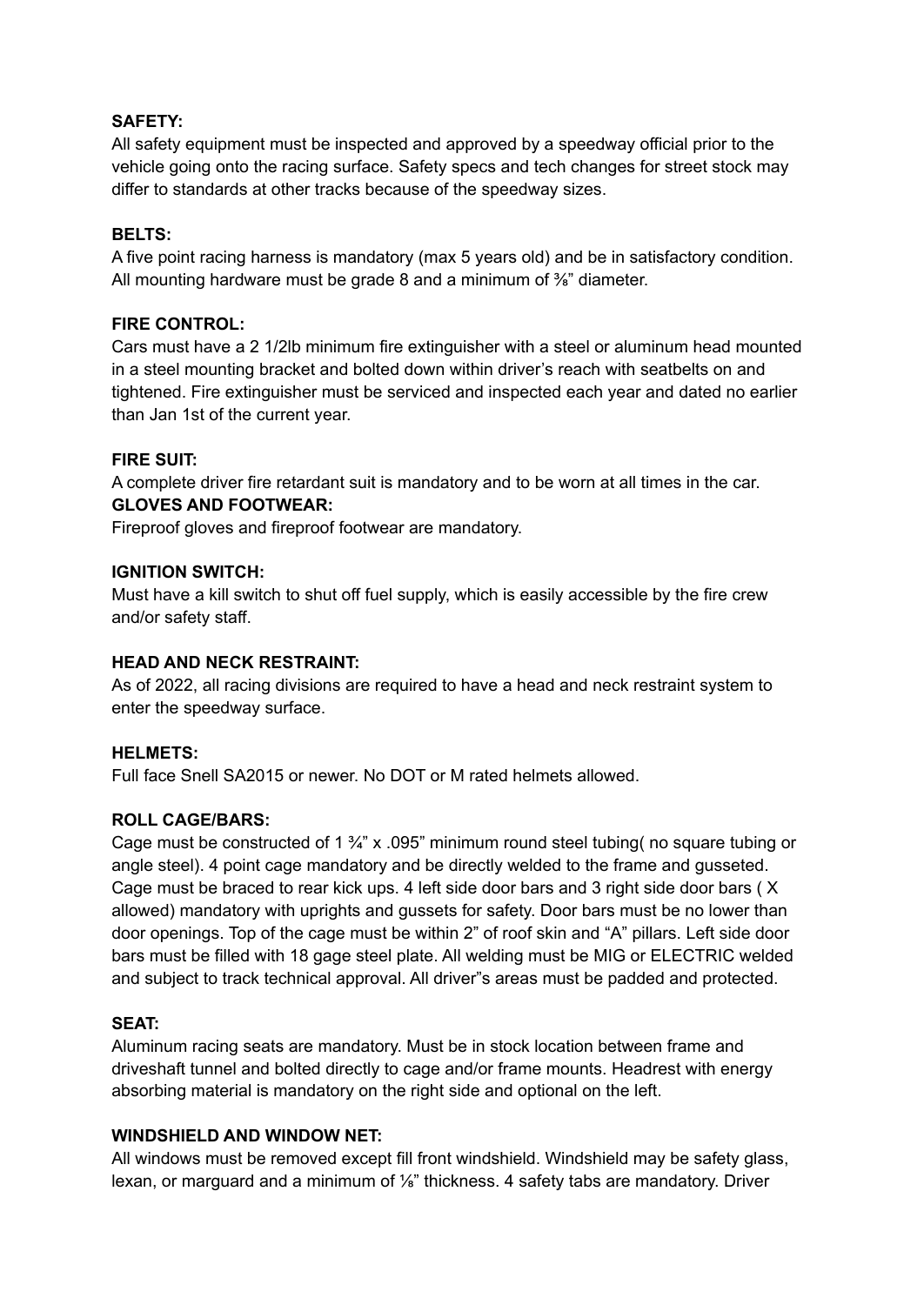window net is mandatory and have a top release with <sup>3</sup>/<sub>6</sub>" rods. Center windshield bar mandatory (1 <sup>3</sup>/<sub>4</sub>" roll bar). All other windows must be lexan or marguard.

# **MECHANICAL AND BUILD RULES BODY APPEARANCE AND FRAME:**

Must be stock and in stock position on frame (boxing of frame and X in center is allowed). Unibody frames and all rear clips can be fabricated and must use 2" x 3" x.095" tubing and follow all stock dimensions and points. All chrome, moldings, ornaments, door handles, glass or plastic components must be removed except for the grille and windshield. Scrub rails shall have a maximum of 1" x 2" welded or bolted to the body. Stock steel "greenhouse" roof, fender tops, ¼" panel tops and trunk lids must be used (must be 22 gage steel side skins or .040 aluminum side skins allowed - add 20lbs to total). Roof height minimum is 51", measured 10" back of front windshield top. Rear spoiler max 5" is allowed. Plastic aftermarket/ stock appearing replacement street stock nose and tail covers allowed. Tail cover is optional but the rear bumper bar  $(1 \frac{3}{4} \pi)$  round tubing) must not have sharp outside ends. No fiberglass bodies allowed.

Note: any mid or full size car body can be used from 1950-present on existing street stock chassis without having to alter existing roll cage dimensions and maintain a 51" minimum roof height and 5" ground clearance. The replacement body style and components must be approved by track tech before installing on chassis. All "greenhouse" roof panels, trunk and hood must be steel and stock unaltered (gutting of panels allowed) all side body panels must be steel (22 gage or .040 aluminum add 20lbs) and can be fabricated. Chassis rules must be followed to the rulebook. 79" overall width measurement including tire or body, outside to outside. (no tolerance)

# **PAINT AND LETTERING:**

All cars must be neatly painted and lettered 24" high x 3" wide on doors, 24" x 4" wide on roof, 6" on nose and tail, white # on the right top windshield. All drivers must have a full name on the roof side edge and 3" high on top of the windshield (last name only).

### **BATTERY:**

Must be secured in a metal frame and securely bolted and separated from the driver's compartment by a firewall. One 12V battery only.

### **BRAKES:**

Stock OEM parts only, four hydraulic brakes in working condition are compulsory. Pedal must be in its original position. Proportioning valve allowed and out of driver's reach inside car. Disc front and drum rear, or disc front and rear allowed ( as long as the calipers are the same size front and rear).

### **CARBURETOR:**

Holley 4412 (no hp series) unaltered from stock and measure to all stock measurements or OEM carburetor with no alterations and no larger than 500 CFM. 1" adapter max if using a 4412 carb. Must have 2 return springs. Must fit all track tech tools.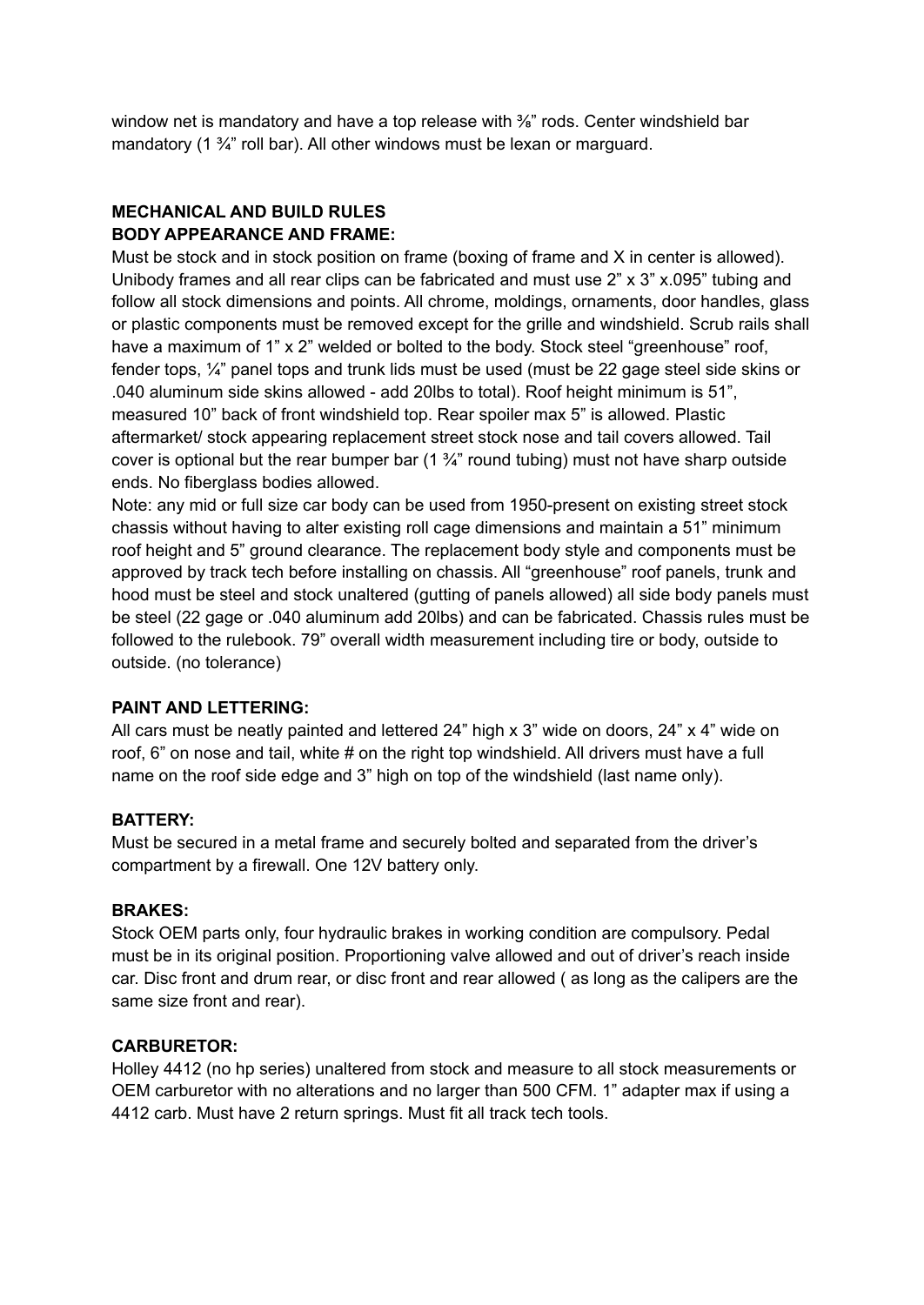# **CHASSIS, SUSPENSION AND STEERING:**

OEM stock and unaltered frames only. No changing or modifying of any bolt on suspension points or parts. Adjustable sway bar hardware link is allowed. 5" ground clearance minimum. Tubular steel upper control arms can be used. Screw in ball joints are allowed upper and lower. No altered or offset ball joints allowed upper or lower. (all star part or equivalent) Min pin length: to be determined

Max pin length: to be determined

Stock factory spindles and hubs only (no racing or aftermarket allowed). Rear suspension can be reinforced but not altered. Full size spindles allowed (no racing spindles i.e Howes or 2 piece spindles allowed). All steering parts from steering box forward must be OEM specification and mounting as produced. 5" minimum diameter springs. No monoball or heim suspension parts allowed. Lower control arms must be the same and unaltered from stock for the frame being used.

# **SHOCKS:**

Steel, non-rebuildable, non-adjustable 50/50 valve shocks only.

# **DRIVELINE:**

Must have a 360 degree hoop around driveshaft 2" from u-joints front and rear and be made of ¼" x 2" steel. No aluminum drive shafts. Must be painted white and steel only.

# **ENGINE:**

**ENGINE HEIGHT:** 12" from the center of the crank to the ground (5" ground clearance) **ENGINE SETBACK:** maximum engine setback: must line up with #1 spark plug or ahead. There will be a 20lb weight penalty for any engine setback. (10 lbs on each side of the car, mounted in front of the front crossmember. The weight penalty will be included in total minimum weight.

# **ENGINE SIZES:**

Gm engines 350 CI plus .040 max overbore (no 400 block). Ford engines 351 CI plus .040 max overbore. Dodge engines 360 CI plus .040 max overbore. No stroker motors, stock stroke only.

# **ENGINE PACKAGES:**

# **BUILT:**

Hydraulic cam mandatory (.510 lift max)

Stock valve spring diameter only.

Stock valve size to head used ( 1.94 intake max, 1.50 exhaust max)

Stock stamped rockers only.

74cc minimum heads ( stock "vortec" heads with max 0.410 lift with 2116 edelbrock or 602 crate intake - add 100lbs).

0.040 over bore max.

4 eyebrow pistons ( hyperutectic only)

Maximum compression ratio - 9:1

2101 intake allowed with no alterations.

"Stock" unaltered rotating assembly weights and sizes only.

Screw in studs and guide plates allowed, stock measurement push rods only.

Aftermarket oil pans allowed with 1" inspection hole.

No aftermarket or altered harmonic balancers.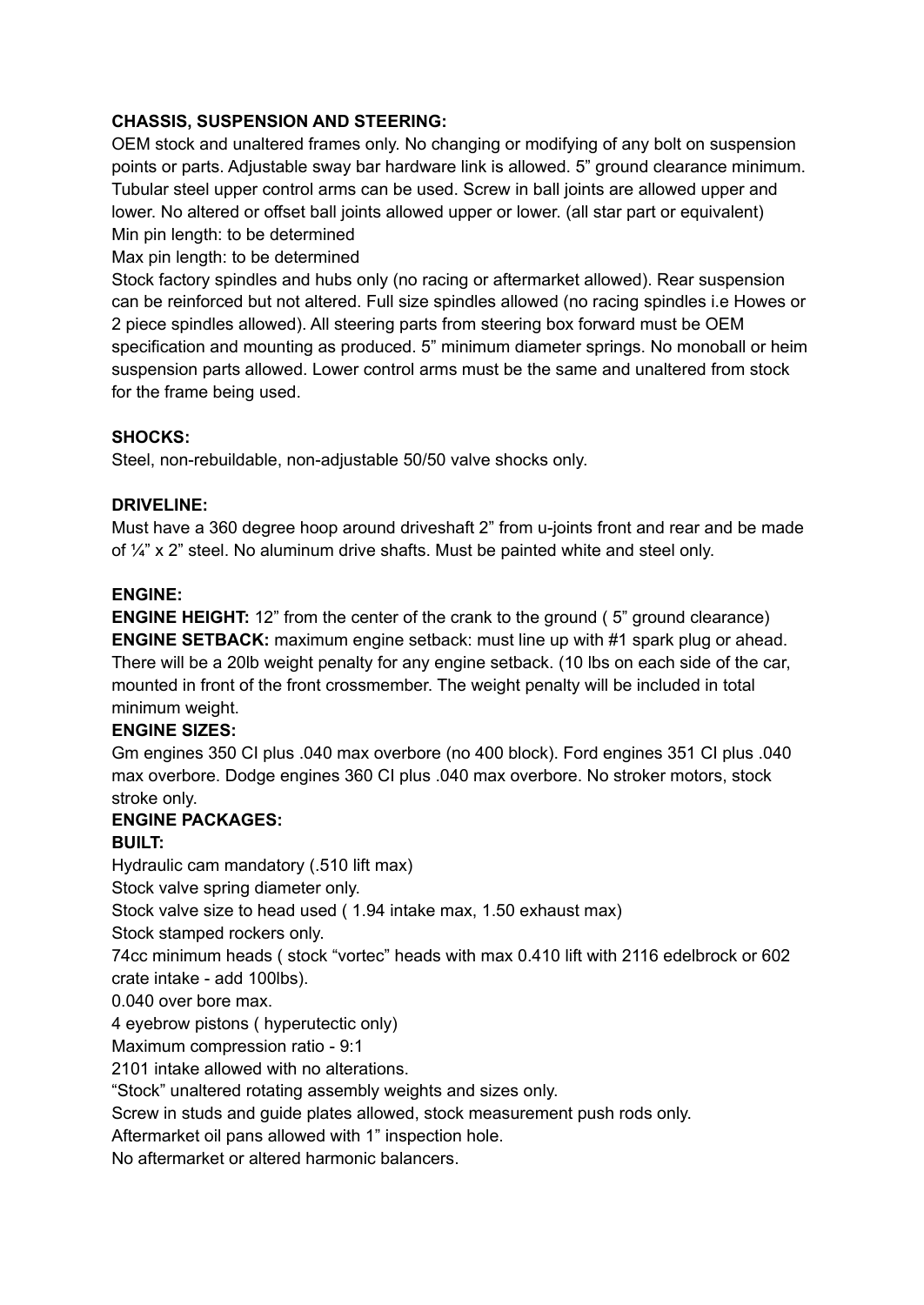# **602 CRATE: (50LBS ADDED TO BASE WEIGHT)**

\*no changes or open-ing from gm stock crate specifications in motors\* \*\*any engine components deemed illegal are subject to a permanent suspension or fine from the track\*\*

# **2020 SPEC GM 5.7 (75 LBS ADDED TO BASE WEIGHT)**

2020 spec engine package with a holley 4412 2-BBL carb in street stock (1996 - 2002 V8 production GM Vortec 5700 L31 engine which came in pick-ups and vans).

\*\*absolutely no machining, balancing or alterations from production specification or changes other than parts below.\*\*

The only changes to the "spec" engine allowed by part # listed and approved:

- 1. Hydraulic roller camshaft .431/ .451 lift (GM part # 14097395)
- 2. Aluminum intake manifold (Edelbrock part #2116 or GM602 crate manifold)
- 3. Racing oil pan/pick up/ pump (champ part # CP 100RB or GM602 crate pan/pump
- 4. Racing harmonic balancer (powerbond part # PB2221-SS or equivalent)
- 5. Double roller timing chain (JP performance part # JP5981T or equivalent)
- 6. Replacement racing valve springs (part #19154761 only). No shimming allowed.
- 7. Engine rebuild kit (federal mogal part # MK6504-000)
- 8. Electric fuel pump with oil pressure shut off MANDATORY.

ABSOLUTELY NO OTHER COMPONENTS OR ALTERATIONS TO "SPEC" ENGINE ALLOWED.

All "spec" engines will have to be pre approved each year of competition (cost of \$150 for travel/time)by a tech official before any reassembly, no matter what stage or parts removed. All parts, components and measurements will be documented before you can re-assemble or use for competition any "spec" motor.

\*\*any tampering or changing of any parts or components after tech officials inspection and approval will result in permanent suspension from the speedway. To book an authorized FTMS inspector call (519)791-7326.

# **EXHAUST:**

Must exit behind driver and in front of rear wheels and outside of the body. 1 % maximum diameter headers allowed. No step style. Maximum 3" flanges and 3" exhaust pipe with two 96 decibel mufflers mandatory. No "H, X, Y" pipes. Approved mufflers are available through the speedway. 3" exhaust system must be dual. No exhaust scavenging allowed.

# **FIREWALLS:**

All firewalls must be made of 22 gage steel and welded or riveted. Front firewall must be stock to frame being used from the driver door bar upright to the right side of the transmission tunnel. Interior holes must be sealed from engine and fuel compartments. Fabricated steel firewalls allowed with a weight penalty.

### **FLOOR:**

Must be in the original location and a minimum of 22 gage steel if other than stock. Right side of the transmission tunnel may be raised to 10" or higher extending to the right door.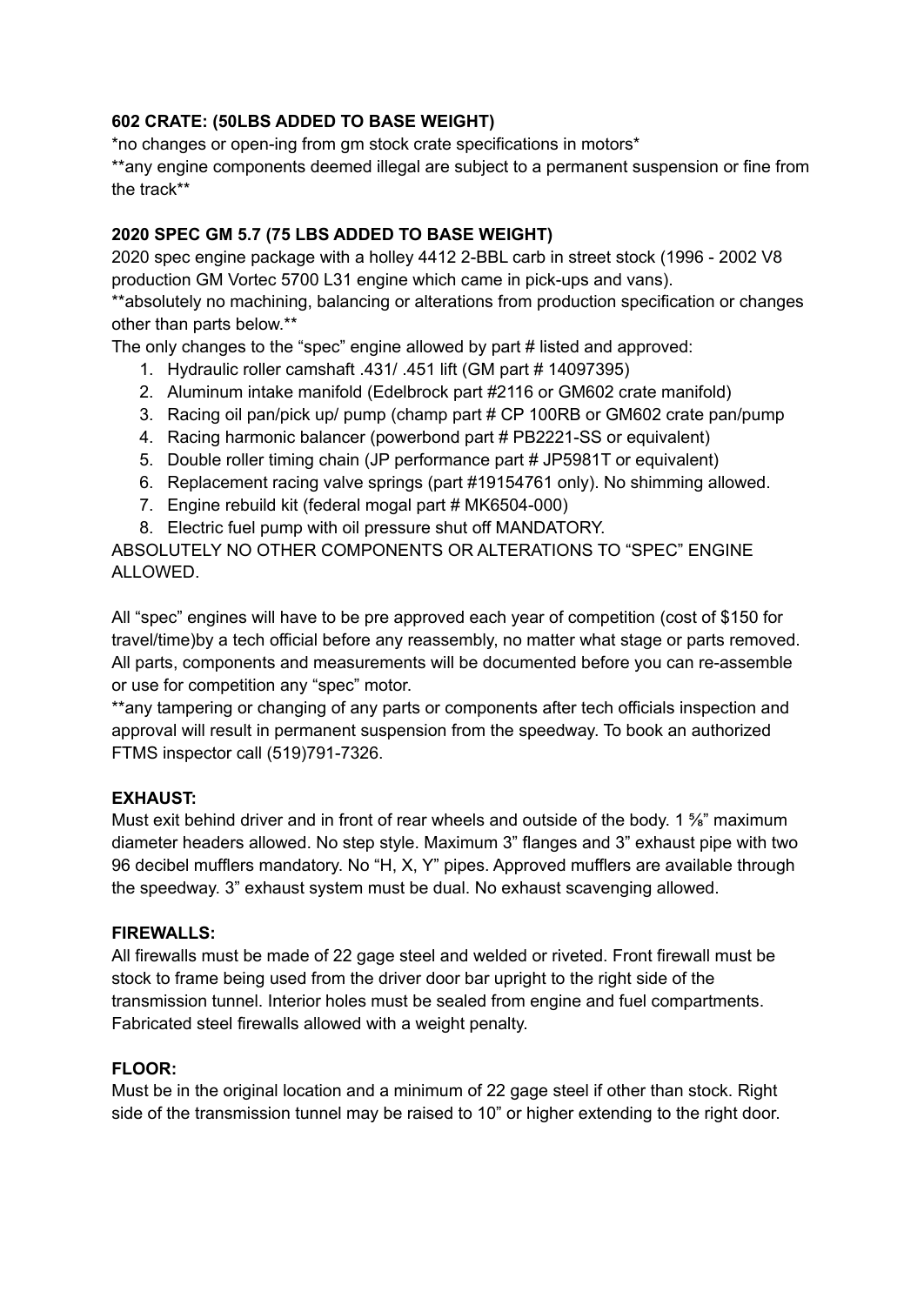### **FUEL PUMP AND FUEL CELL:**

Stock mechanical pump in stock location only. No electric pumps on the spec motor allowed. Fuel cells are mandatory. Must be in a steel box made of 22 gage steel. Must be mounted between the rear frame rails and no lower than the rear axle housing. Cells must be protected with 1" x 1" tubing on all sides. Must have a 1 way check valve in the venting system. Fuel cap must be tethered and the cell must be grounded to the frame. Petroleum based unleaded fuels only. Max 94 octane. No alterations or additives. 100 low lead AV fuel unaltered allowed.

### **IGNITION:**

12 volt stock ignition system only. No aftermarket components. Stock starting system must be functional. MSD rev limiter is allowed.

### **RADIATOR:**

Must resemble OEM and be in stock location and have a remote overflow can mounted in the engine compartment. Aluminum radiator and water pump is allowed. Any fan is optional. High pressure cap is recommended. No antifreeze is allowed in the rad at any time.

### **REAR ENDS:**

Only stock passenger rear ends allowed. Locking or welding of gears is mandatory. No rear sway bars. No aluminum spools allowed. Aftermarket axle mandatory on right rear. No floater axle rears allowed, and no final gear ratio allowed. No cambering of rear ends. May use the rear end out of any vehicle, as long as it has the same pickup points as the stock frame being used.

### **TIRES AND WHEELS:**

All cars must use a minimum of <sup>5</sup>/<sub>6</sub>" wheel studs. A maximum of 8" rim is allowed. No aluminum or non-approved wheels allowed. Racing wheels are mandatory on the right side of the car. Minimum 2" backspace allowed.

Track width maximum of 79" (absolute outside to outside at widest point) 2022 - Towel City 8" slick purchased only from FTMS.

### **TRANSMISSION:**

Automatic transmission. Must be stock OEM 3 speed with no modifications. Stock unaltered torque converters only, 12" converter and weigh no less than 40lbs wet. All gears must be operational. No high stall torque converters. Transmission cooler allowed and securely mounted only to the front firewall. All lines must use double gear clamps. 3 speed automatic receives a 50lb weight break.

### **MIRRORS:**

Due to the now mandatory neck restraints, mirrors will be permitted. A convex 3" max diameter allowed on the driver's and passenger side a-pillars, a rear view mirror is permitted as well. Please note that the purpose of these mirrors are to prevent damaging your car anfd others. Anyone using mirrors to block or damage other cars will be subject to penalties levied by race officials.